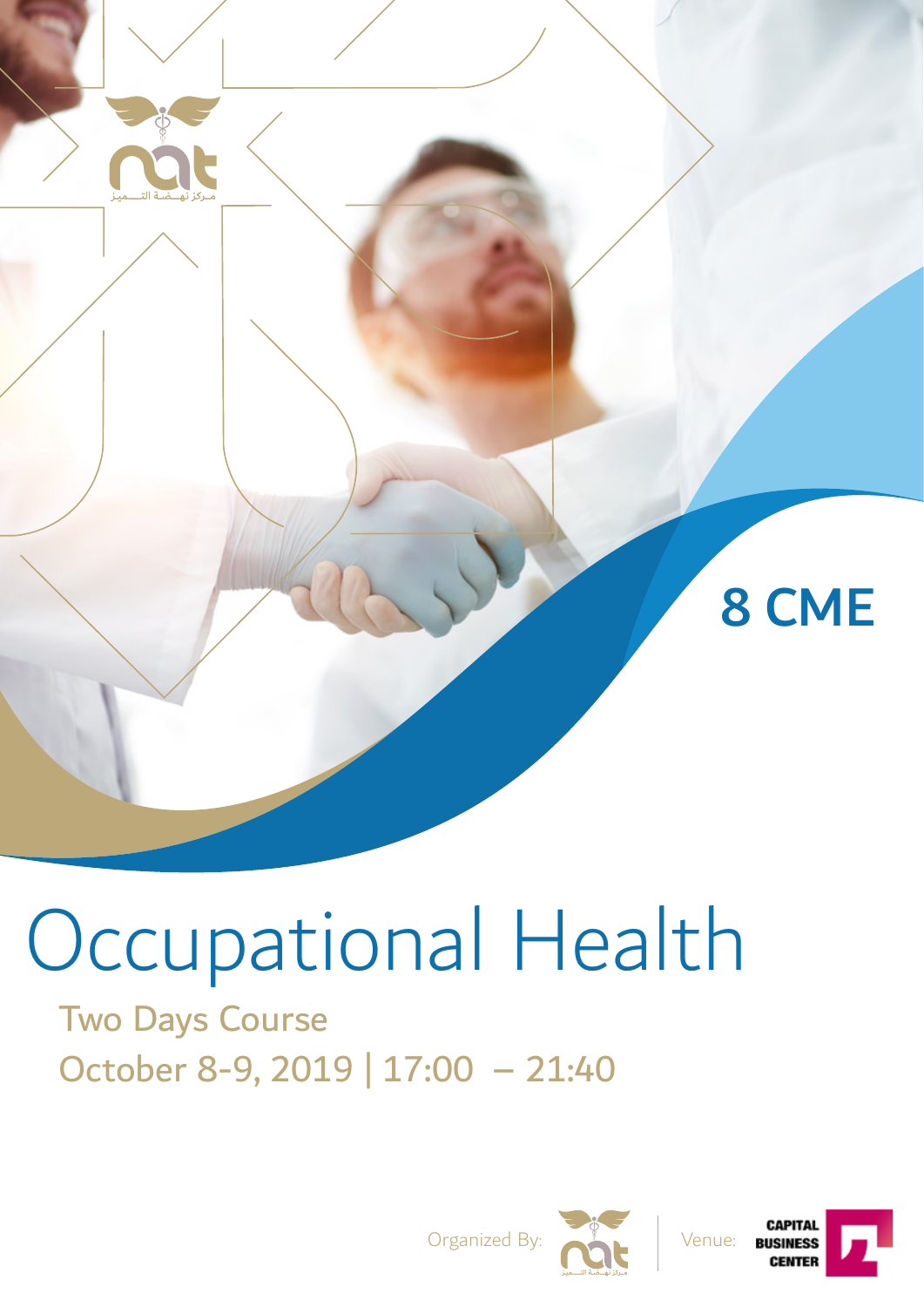#### **|** SPEAKER



Mr. Heath Warburton, CAS Head of Academic Operationes in NAT

#### **|** OVERVIEW

The course is intended to introduce students to the basic core concepts of occupational health. Work-related health disorders and diseases that arise due to the interaction of employees with their working environment will be presented.

Modern approaches in occupational health aiming to improve Workers' health and well-being, as well as productivity will be discussed. Students will be introduced to major occupational health related diseases including those of the musculoskeletal system,the lungs, and the skin, as well as accidents. Overall, this course is intended to allow students to understand the interaction of the workplace and environment on the health and well-being of the workforce.

#### **|** OBJECTIVES

- The historical development of OH&S
- How to identify workplace hazards
- Preventative strategies and control of workplace hazards
- The importance of preventing accidents/ incidents injuries and illnesses in the workplace

#### **|** COURSE WILL COVER

- Occupational Health and Safety
- Risk Assessment
- Electrical Hazards
- Proper Lifting and Patent handling

#### **|** WHO SHOULD ATTEND

All medical professionals

- 3 -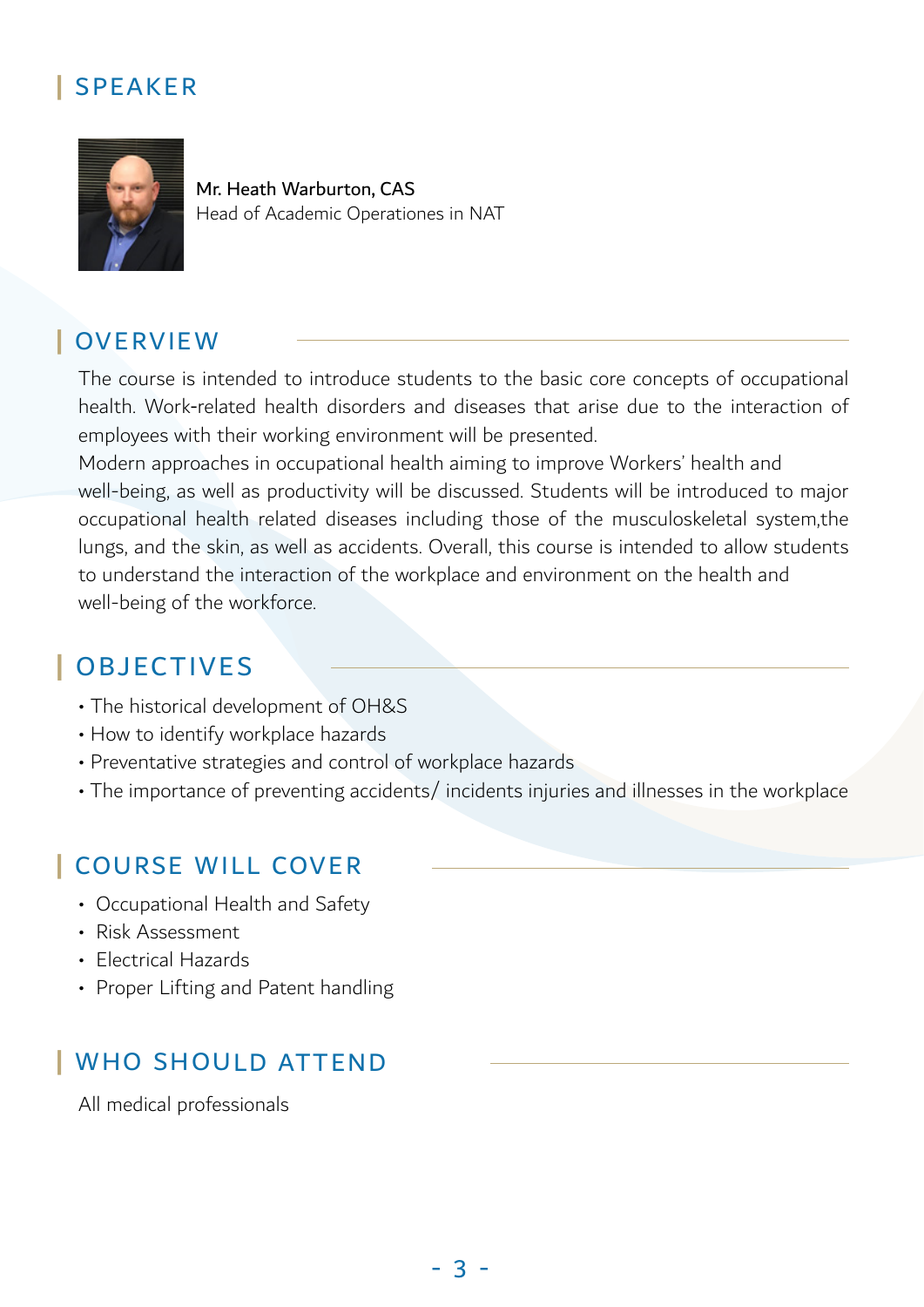#### **|** AGENDA

| Day1 (Tuesday) - October 8, 2019<br>Reception coffee, Pre-test: $16:00 - 17:00$ |                                        |  |
|---------------------------------------------------------------------------------|----------------------------------------|--|
| $17:00 - 18:00$                                                                 | <b>Hospital Environment and Safety</b> |  |
| $18:00 - 18:10$                                                                 | <b>Discussion period</b>               |  |
| $18:10 - 18:20$                                                                 | <b>Coffee Break and Prayer</b>         |  |
| $18:10 - 19:10$                                                                 | Hospital Environment and Safety (2)    |  |
| $19:10 - 19:20$                                                                 | <b>Discussion period</b>               |  |
| 19:20 - 20:20                                                                   | Hospital Environment and Safety (3)    |  |
| $20:20 - 20:30$                                                                 | <b>Discussion period</b>               |  |
| $20:30 - 21:30$                                                                 | <b>Risk assessment Exercise</b>        |  |
| $21:30 - 21:40$                                                                 | Conclusion                             |  |

#### Day2 (Wednesday) - October 9, 2019 Reception coffee,Pre-test : 16:00 – 17:00

| $17:00 - 18:00$ | <b>Infection Control</b>                |
|-----------------|-----------------------------------------|
| $18:00 - 18:10$ | <b>Discussion period</b>                |
| $18:10 - 19:10$ | Infection Control (2)                   |
| 19:10 - 19:20   | <b>Discussion period</b>                |
| 19:20 - 20:20   | <b>Lifting and Moving Patience</b>      |
| $20:20 - 21:20$ | <b>Practical Exercise</b>               |
| $21:20 - 21:40$ | <b>Conclusion, Evaluation, Posttest</b> |

#### **Repeated Days/Dates:**

| February 8-9, 2019 | (Friday & Saturday)   |
|--------------------|-----------------------|
| March 12-13, 2019  | (Tuesday & Wednesday) |
| April 9-10, 2019   | (Tuesday & Wednesday) |
| June 18-19, 2019   | (Tuesday & Wednesday) |
| July 23-24, 2019   | (Tuesday & Wednesday) |
| August 27-28, 2019 | (Tuesday & Wednesday) |
| October 8-9, 2019  | (Tuesday & Wednesday) |
| December 3-4, 2019 | (Tuesday & Wednesday) |